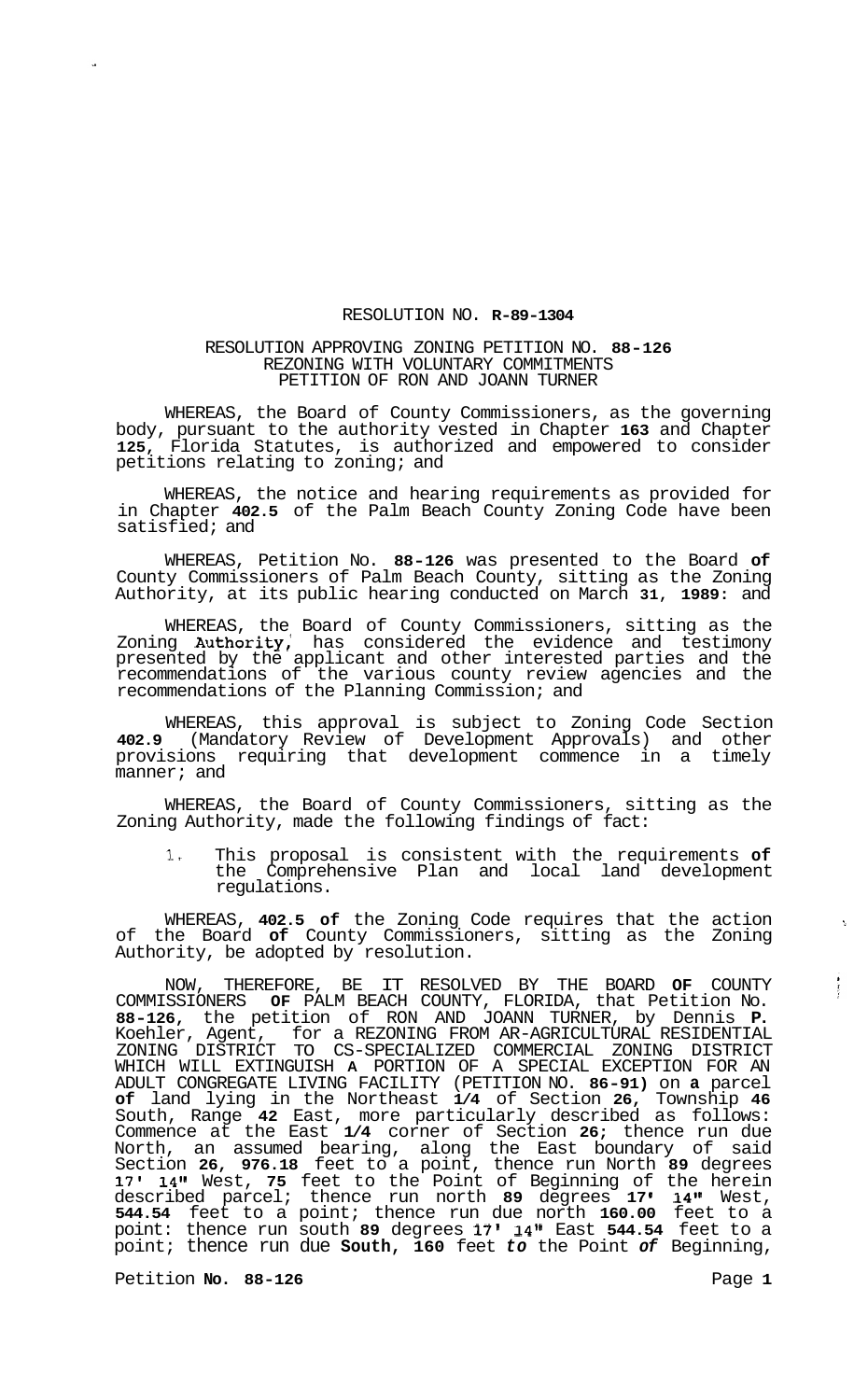being located on the west side of Military Trail **(SR 809),**  approximately **.3** mile south of Linton Boulevard, was approved on March **31, 1989,** as advertised subject to the following voluntary commitments:

- **1.**  Sewer service is available to the property. Therefore, no septic tank shall be permitted on the site.
- **2.**  Water service is available to the property. Therefore, no well shall be permitted on the site to provide potable water.
- **3.**  Use of the site shall be limited to medical office use only.
- **4.**  The height of the structure shall be limited to two **(2)**  stories, maximum twenty-five **(25)** feet in height.
- **5.**  The developer shall provide discharge control and treatment for the stormwater runoff in accordance with all applicable agency requirements in effect at the time of the permit application. However, at **a** minimum, this development shall retain onsite the stormwater runoff generated by a three **(3)** year-one **(1)** hour storm with a total rainfall of **3** inches as required by the Permit Section, Land Development Division. In the event that the subject site abuts **a** Department of Transportation maintained roadway, concurrent approval from the Florida Department of Transportation will also be required. The drainage system shall be maintained in an acceptable condition as approved by the County Engineer. In the event that the drainage system is not adequately maintained as determined by the County Engineer, this matter will be referred to the Code Enforcement Board for enforcement.
- **6.**  The petitioner shall pay a Fair Share Fee in the amount and manner required by the "Fair Share Contribution for Road Improvements Ordinance" as it presently exists or as it may from time to time be amended. The Fair Share Fee for this project presently is **\$17,199.00 (642** trips **X \$26.79** per trip).

 $\sim$ 

 $\langle \rangle$ 

 $\mathbb{R}^2$